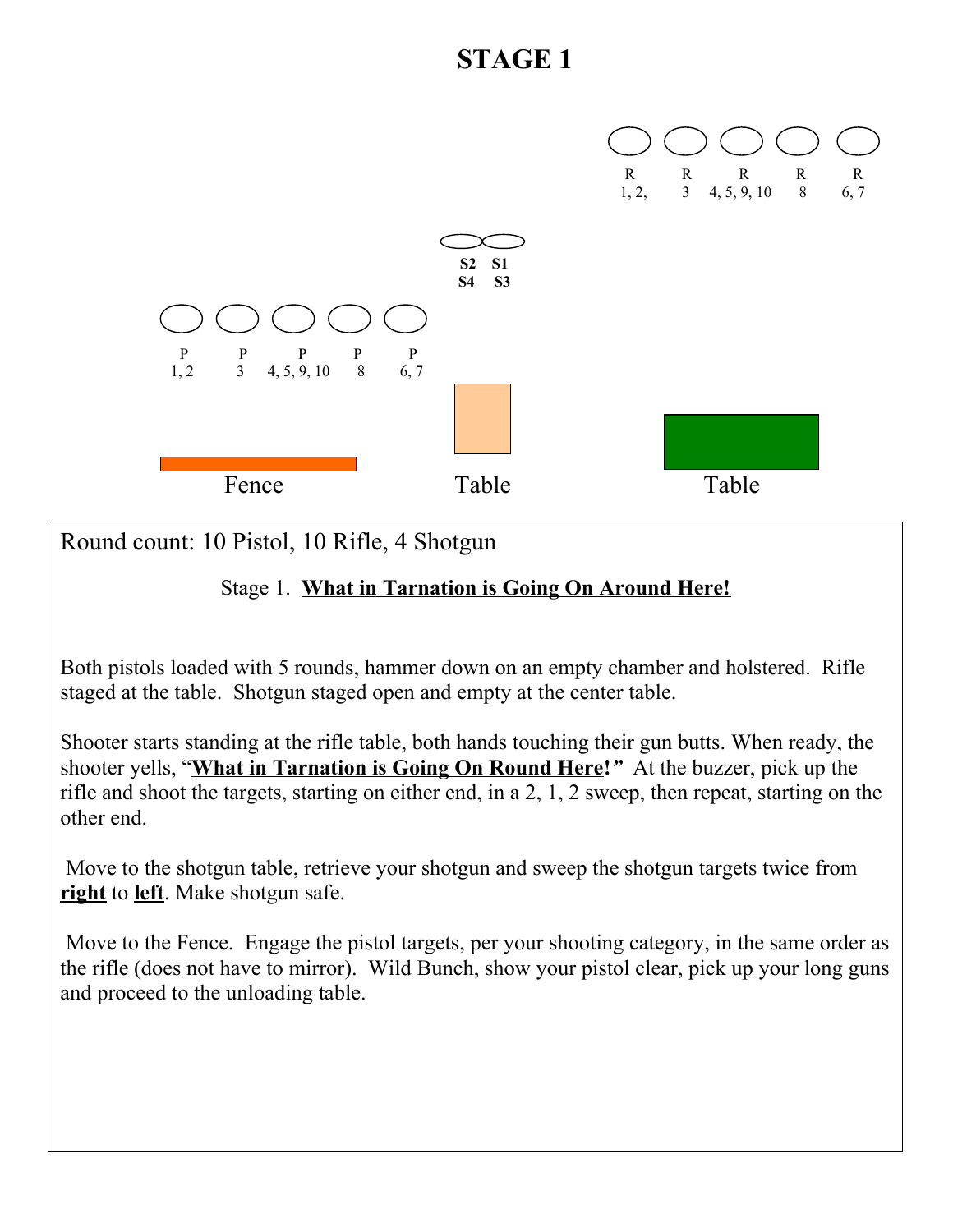

Round count: 10 Pistol, 10 Rifle, 4 Shotgun

#### Stage 2. **You Asked For It!**

Both pistols loaded with 5 rounds, hammer down on an empty chamber and holstered. Rifle staged on the table. Shotgun staged open and empty at the center table.

Shooter starts standing at the center table. When ready, the shooter yells, "**You Asked For It!***"* At the buzzer, sweep the shotgun targets twice from **right** to **left**.

Make shotgun safe.

From the rifle table, pick up the rifle and, from starting on either end, engage the targets by Alternating on the outside targets twice, alternate on the inside targets twice and finish with a double tap on the center target. Make rifle safe.

 Move to the Fence. Engage the pistol targets, per your shooting category, in the same order as the rifle. Wild Bunch, show your pistol clear, pick up your long guns and proceed to the unloading table.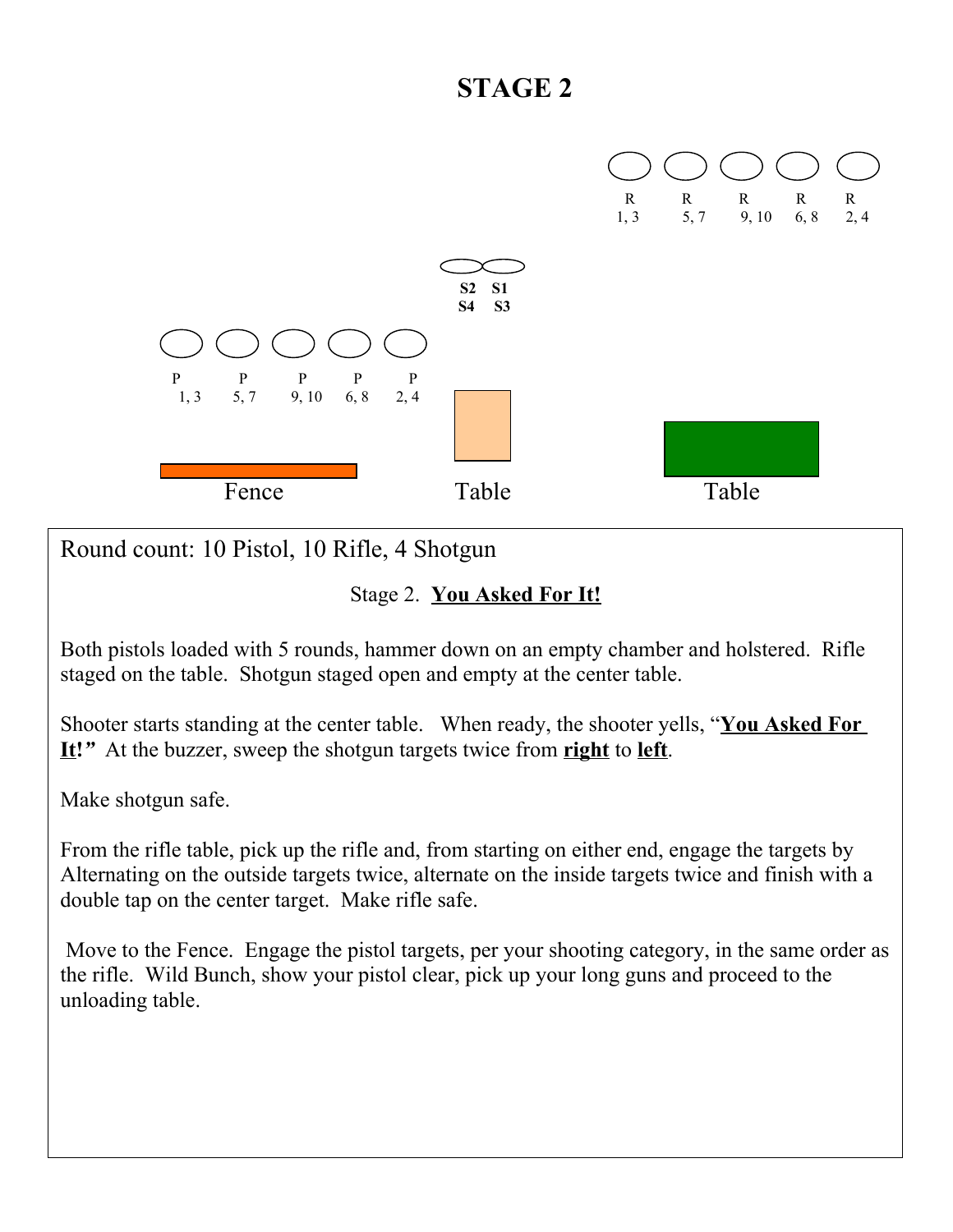

Round count: 10 Pistol, 10 Rifle, 4 Shotgun

Stage 3. **Go For Your Gun!**

Both pistols loaded with 5 rounds, hammer down on an empty chamber and holstered. Rifle staged on the table. Shotgun staged open and empty at the center table.

Shooter starts standing at the fence, with hands above their shoulders. When ready, the shooter yells, "**Go For Your Gun!***"* At the buzzer engage the targets per your shooting category, starting on either end, in a Progressive Sweep. 1, 2, 3, 4. Wild Bunch, place your open and empty pistol on the table provided.

Move to the shotgun table, retrieve your shotgun and sweep the shotgun targets twice from **right** to **left**. Make shotgun safe.

From the rifle table, engage the rifle targets, in the same order as the pistols.

Pick up your long guns and proceed to the unloading table.